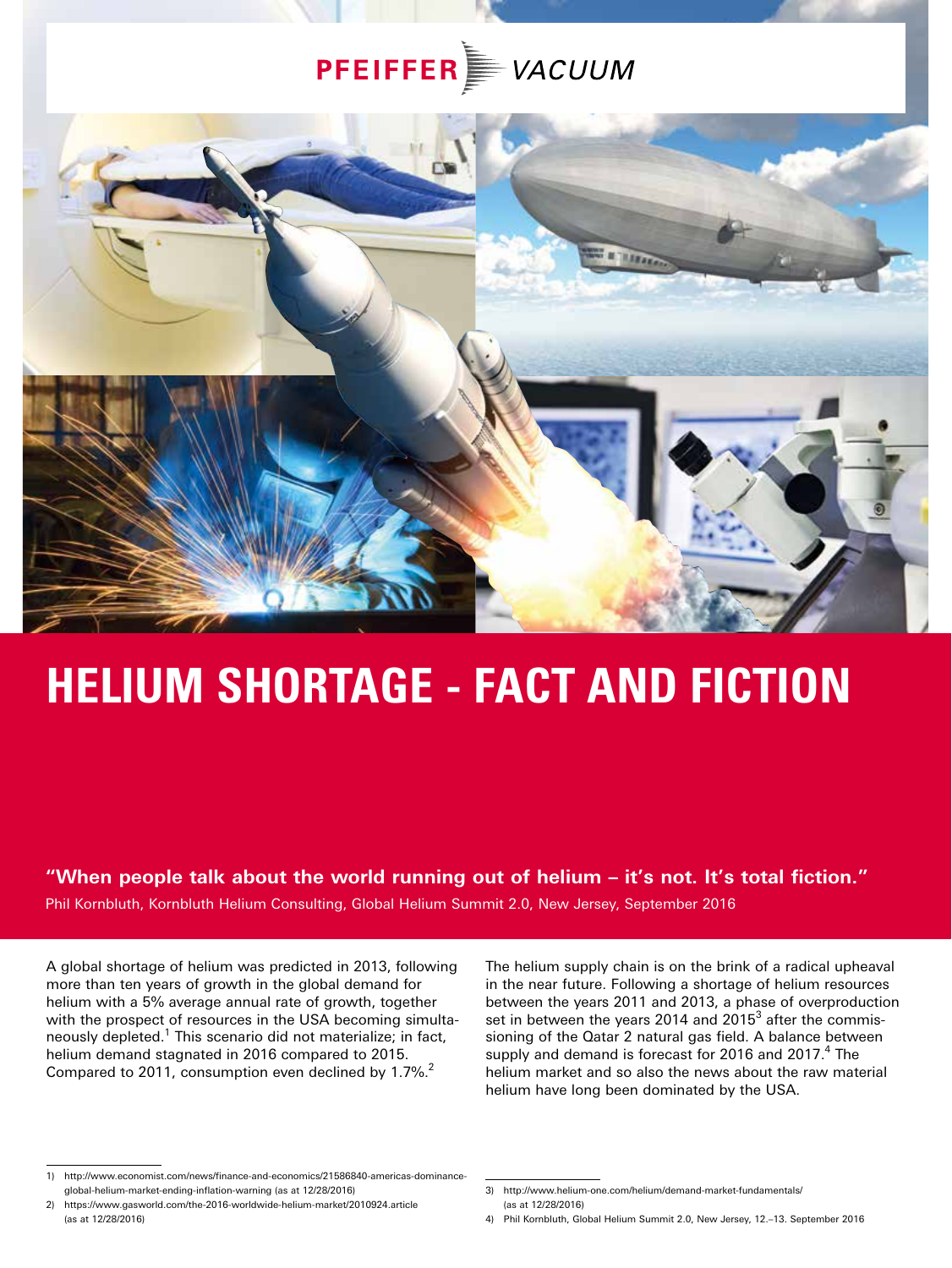Against this backdrop, key regional agreements to ensure the supply of local markets such as South Africa<sup>5</sup> or Europe<sup>6</sup> often fall between the cracks. This is true for agreements such as the one signed between Praxair, Inc. and Polskie Górnictwo Naftowe i Gazownictwo SA (PGNiG) in June 2016. At its location in Odolanow, the PGNiG has the only helium-containing natural gas field in Europe with a global market share of some 1.7%.

As the major global supplier, the USA's share of the overall global output of helium fell from about 2/3 in the year 2013 to about half in 2017. In comparison, Qatar, Algeria and Russia are recording a steep increase in production. Further examples of source countries are Poland, Australia and Canada, which however only contribute a small share towards the global market. The largest global domestic consumer, again the USA, will stop marketing the national Federal Helium Reserve managed by the Bureau of Land Management (BLM) on September 30, 2021. This date was laid down by US Congress in 2013 in what is known as the Helium Stewardship Act (HSA). This does not mean a clean break though, as certain contractually agreed projects will still be handled even after this date.<sup>7</sup> Even after 2021, this reservoir will not be empty, but uncertainty prevails about the future ownership structure and the market behavior of the new owners (ibid.).

In view of this, considerable efforts are being undertaken to develop new sources of helium. This is true for both the classic helium supply from natural gas sources with projects such as Qatar 3 in the year 2018 $^8$ , as well as for new channels of helium production, such as from carbon dioxide in Doe Canyon since 2015<sup>9</sup>, or extraction of helium from hydrocarbon-free sources. In June 2016, there was a report on the discovery of a helium field in Tanzania that was estimated to cover nine times the annual global demand for helium.10 The revitalization of well-known helium-containing natural gas sources<sup>11</sup>, such as in Saskatchewan since August 2016, contributes to meeting the global demand for helium. In addition, the means of transporting and storing helium become increasingly important in the supply chain.<sup>12, 13</sup>



#### **Global demand for helium according to applications**

Moreover, considerable saving potentials are identified. In magnetic resonance imaging, the largest helium consumer with a 15-20% share of global annual production<sup>14</sup>, the market leaders are working on magnets with drastically reduced helium use or have already conceived technologies which save 99% of the helium used.<sup>15</sup> Recovery systems for helium used as a flushing gas for rocket engines are an example of the growing tendency to see helium as a valuable raw material. With a 6% share of global annual production, this application is a further major consumer of helium.<sup>16</sup>

In contrast, a single Thanksgiving parade in the USA (Macy's Thanksgiving Day Parade, New York) uses 8,500 cubic meters of helium worth 30,000 USD alone just for filling big balloons.17 A total of 8% of global annual production of helium is used for balloons and airships.<sup>18</sup>

The virtual withdrawal from the market by the Federal Helium Reserve expected to take place in 2021 will result first and foremost in a loss of flexibility in supplying the domestic market of the world's major consumer nation.<sup>19</sup>

- 5) https://www.gasworld.com/contract-for-exploitation-of-south-africas-only-he-field/ 2010395.article (as at 12/28/2016)
- 6) https://www.gasworld.com/praxair-reinforces-he-supply-in-central-europe/2010712.article (as at 12/28/2016)
- 7) Samuel R. M. Burton, Gasworld, Januar 2017, S. 34f
- 8) https://www.gasworld.com/exclusive-helium-update-at-gawda-atlantic-city-regionalmeeting/2010438.article (as at 12/28/2016)
- 9) https://www.gasworld.com/air-products-hits-100th-helium-milestone/2010106.article (as at 12/28/2016)
- 10) http://www.helium-one.com/projects/rukwa/ (as at 12/28/2016)
- 11) https://www.gasworld.com/operations-commence-at-saskatchewan-he-site/2010829. article (as at 12/28/2016)
- 12) Carlos Nulman, Gasworld, Januar 2017, S. 31ff
- 13) https://www.gasworld.com/world-first-air-liquide-commissions-he-storage-site /2010766. article (as at 12/28/2016)
- 14) http://www.helium-one.com/helium/uses-of-helium/ (as at 12/28/2016)
- 15) General Electric Press Release: Setting Helium Free: Revolutionary MRI Tech from GE Healthcare, Chicago, 29. November 2016
- 16) https://www.gasworld.com/si-delivers-he-recovery-system-to-nasa/2010618.article (as at 12/28/2016)
- 17) http://www.livescience.com/10300-helium-needed-fill-macy-parade-balloons.html (as at 12/28/2016)
- 18) http://www.helium-one.com/helium/uses-of-helium/ (as at 12/28/2016)
- 19) Phil Kornbluth, Kornbluth Helium Consulting, Global Helium Summit 2.0, New Jersey, 12.–13. September 2016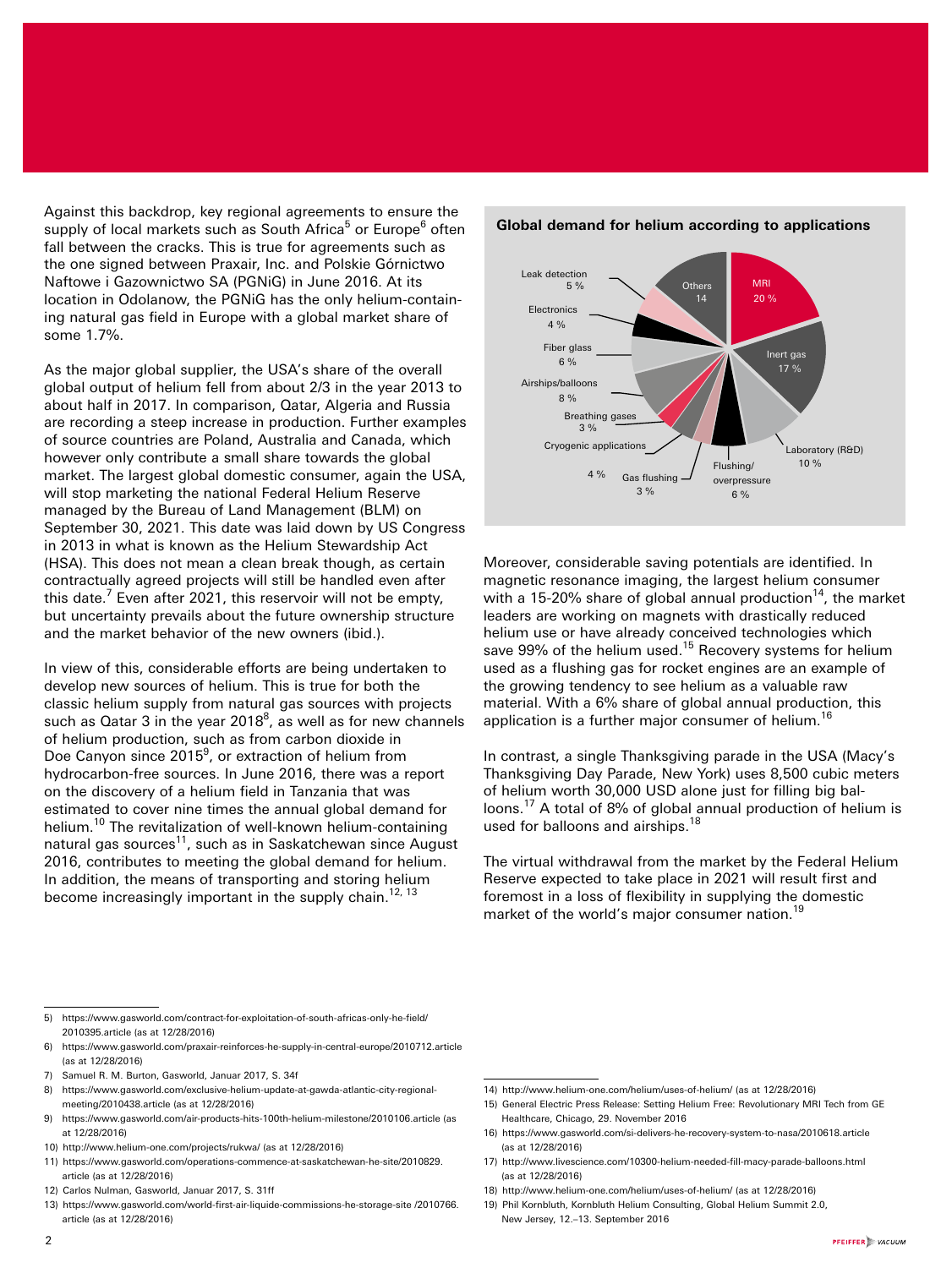The amount of helium marketed by this domestic US resource The amount of nenum marketed by this assistance be recovered<br>dropped by 50% between 2013 and 2015.<sup>20</sup> The gas output in 2016 however still equated to some 22% of the global annual demand.<sup>21</sup> This share will gradually be scaled back to less than 10% by the year 2020. In 2015, the site was shut down for 102 days, due in part to a lack of demand.<sup>22</sup> Although domestic demand in the USA rose again significantly in the year 2016,<sup>23</sup> a steady supply of helium is forecast worldwide for the coming years. $24$  Exploitation of the recently discovered Tanzanian field will start in the third quarter of 2017, and considerable amounts of helium will come onto the market from Russia in the years 2021 to 2024.25

A further key aspect of helium supply is the extreme volatility of its price. There are certain publications that speak of increases of 476% in the price of grade A helium gas (with a purity of 99.995%) in the USA over the last 15 years.<sup>26</sup>

This trend has leveled out most recently. After Qatar 2 was put in operation in 2013, the price of helium in the industry even dropped about 20%. It remains difficult to forecast how prices will develop in future. This depends largely on economic decisions by the six multinational corporations who hold all the helium sources in the world in their hands, $27$  and also on general raw material speculation. It also remains to see whether low-priced gas purities (such as 2.8; 99.8%) between helium balloon gas and helium 4.6 (99.996%) as often used for leak detection, are likely to be on offer again in future.

Summing up, it can be said that as far as helium leak detection is concerned, which accounts for a mere 5% of global annual demand for helium<sup>28</sup> (and which, by the way, has used recovery systems for decades), supply shortages are not to be expected in the future. The horror scenario of helium resources being exhausted within the next 25 years<sup>29</sup> does not stand up to closer scrutiny in the light of other data sources. Assuming constant annual consumption of some 170 million cubic meters<sup>30</sup> at the current level, the quantity of 51.9 billion cubic meters<sup>31</sup> on tap from known reserves throughout the world, would last for 305 years in purely arithmetical terms. Even adopting a pessimistic outlook, detailed forecasts assume that helium from natural gas sources will be on hand for at least 130 years.<sup>32</sup>

Any extra helium supply which becomes available through developing new resources, or through savings, recovery and other production technologies will not be short of uses in the future in airship travel, balloon-supported internet provision, and helium-filled hard disk drives.

Ultimately, demand and price will be responsible for regulating the supply of helium. Although isolating helium from natural gas mixtures is currently only economical when a minimum content of 0.2% is involved,  $34$  it is conceivable that the demand for helium may even result in it being extracted from the air (in a concentration of 0.00052%) or this becoming enriched with it. Potential technologies include the already implemented extraction of helium from helium-neon mixtures<sup>35</sup> during liquefaction of the air or the enrichment of helium through pressure swing adsorption (PSA),<sup>36</sup> as in the Canadian project mentioned above.

- 21) Samuel R. M. Burton, Gasworld, Januar 2017, S. 34f
- 22) Robert Jolley, Bureau of Land Management (BLM), Global Helium Summit 2.0, New Jersey, 12.–13. September 2016
- 23) http://www.heliumscarcity.com/?p=2626 (as at 12/28/2016)
- 24) Joe Horn, Linde AG, Global Helium Summit 2.0, New Jersey, 12.–13. September 2016 25) https://www.gasworld.com/russia-helium-surge-continues-as-linde-contracted-by-gazprom/2009834.article (as at 12/28/2016)
- 26) https://minerals.usgs.gov/minerals/pubs/commodity/helium/ (as at 12/28/2016)
- 27) http://www2.mathesongas.com/BulkGases/GlobalHelium.aspx (as at 12/28/2016)
- 29) http://www.peakscientific.com/articles/availability-of-helium/ (as at 12/28/2016)
- 30) http://www.helium-one.com/helium/demand-market-fundamentals/ (as at 12/28/2016) 31) https://minerals.usgs.gov/minerals/pubs/commodity/helium/mcs-2015-heliu.pdf (as at 12/28/2016)
- 32) Steve Mohr, James Ward; Helium Production and Possible Projection; Minerals 2014, 4(1), 130–144
- 33) http://www.helium-one.com/helium/uses-of-helium/ (as at 12/28/2016)
- 34) http://www.the-linde-group.com/internet.global.thelindegroup.global/de/images/linde\_
- annual\_2009\_d16\_10256.pdf?v=. (as at 12/28/2016)
- 35) http://www.periodensystem-online.de/index.php?el=2 (as at 12/28/2016)
- 36) http://www.engineering.linde.co.th/th/news\_and\_media/press\_releases/news\_20160803. html (as at 12/28/2016)